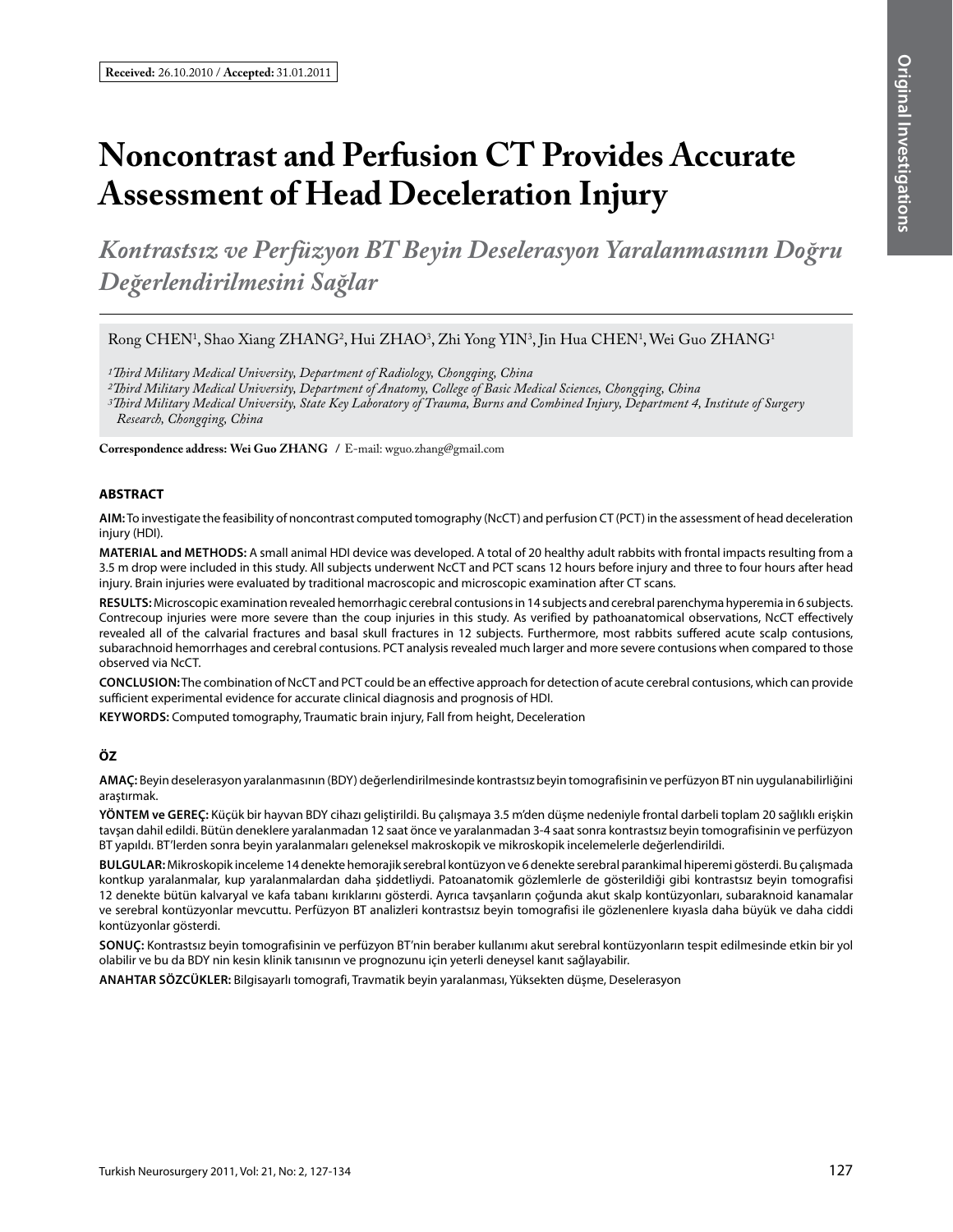## **IntroductIon**

Head deceleration injury (HDI) is defined as a head injury caused by the sudden deceleration of the moving head upon impact with a static object (1). Clinically, HDI occurs at a much higher incidence than acceleration (a sudden turn or force forward) head injury. Several studies have noted differences between acceleration head injury and HDI in regards to injury characteristics and biomechanical mechanisms. By using a hammer to induce a coup injury in a fresh skull, Shen analyzed impact loading and discovered a significant difference in acceleration and deceleration head injury (2). Shen proposed that acceleration head injury generates greater negative pressure (tensile stress) at the contrecoup site, while HDI generates greater pressure at the impact site but less negative pressure and less injury at the contrecoup site. Wang et al. (3) reported that acceleration head injury generates primary injury at the impact site due to space buffer and has a good prognosis. However, this study found that the head absorbed greater energy in HDI because of an immediate stop, which caused direct injury at the impact site and severe injury at the contrecoup site. HDI is predominantly caused by motor vehicle accidents or falls, which often result in high disability and mortality rates. Gaining a detailed understanding of the injury characteristics associated with HDI is of great importance in its diagnosis, therapy, and prognosis. Currently, there are many reports involving HDI obtained from traffic accidents and short-distance falls (4); however, systematic studies of HDI obtained in controlled settings with varying degrees of injury are lacking. For example, the fall distance, position of the head, and initial velocity were random in clinical patients.

Animal experiments with controlled degrees of injury are superior to clinical data for biomechanical analysis. Experimental models of traumatic brain injury (TBI) have been designed to closely mimic human TBI seen clinically and have contributed greatly to the understanding of traumatic mechanisms. Much research is focused on acceleration head injury, such as that seen in weight drop and fluid percussion studies (5); however, few HDI models have satisfactorily reproduced clinical HDI conditions. These conditions might be reproduced more successfully if the animal's head were fixed and if initial velocity was controlled and monitored. Tan et al. created an HDI animal model and reproduced several important clinical HDI findings in rabbits by utilizing an impactor consisting of a rotor, elastic strips, a platform, and a revolving board (6). Although this model was successful, the elastic strips lose their properties and wear over time, which could affect the intended injury.

Medical imaging techniques are important clinical tools in the management of TBI patients. In acute cranial trauma, computed tomography (CT) is typically the preferred method of diagnosis due to its availability, high speed, and high sensitivity for detection of injuries that require emergency neurosurgical intervention. It can determine the presence and extent of injury and can help guide surgical planning or

minimally invasive interventions (7, 8). As an augmentation to conventional imaging techniques, functional imaging is applied to manage brain trauma (9). Perfusion CT (PCT) using contrast agents can access vascular physiology and improve TBI diagnosis (10); however, few studies have evaluated PCT for detection of cerebral contusions accompanying noncontrast CT (NcCT) scans in the acute injury phase of patients (11). In our study, we constructed a device to simulate HDI in a rabbit model and used NcCT and PCT to detect acute head injury. Imaging findings were validated using microscopic techniques in order to provide experimental evidence for accurate clinical diagnosis and prognosis of HDI.

#### **MATERIAL and METHODS**

## *Small Animal HDI Device*

A self-developed, small animal HDI device was used to reproduce HDI after a fall (patent obtained). The HDI device was composed of six parts: bases, sliding guide bracket, sled, frame, impact platform, and buffered cushion (Figure 1A-G). The impact platform was made of steel. Its shape was that of a sphere corona, 18 mm high and 30 mm in diameter. Upper and lower bases were vertically mounted on the wall. Four steel wires with both ends fixed on the base were used to create a sliding guide bracket. The longest sliding



**Figure 1:** Small animal head deceleration injury device. **A:** sliding guide bracket; **B:** frame; **C:** impactor platform; **D:** bases; **E:** ruler; **F:** sled; **G:** buffered cushion.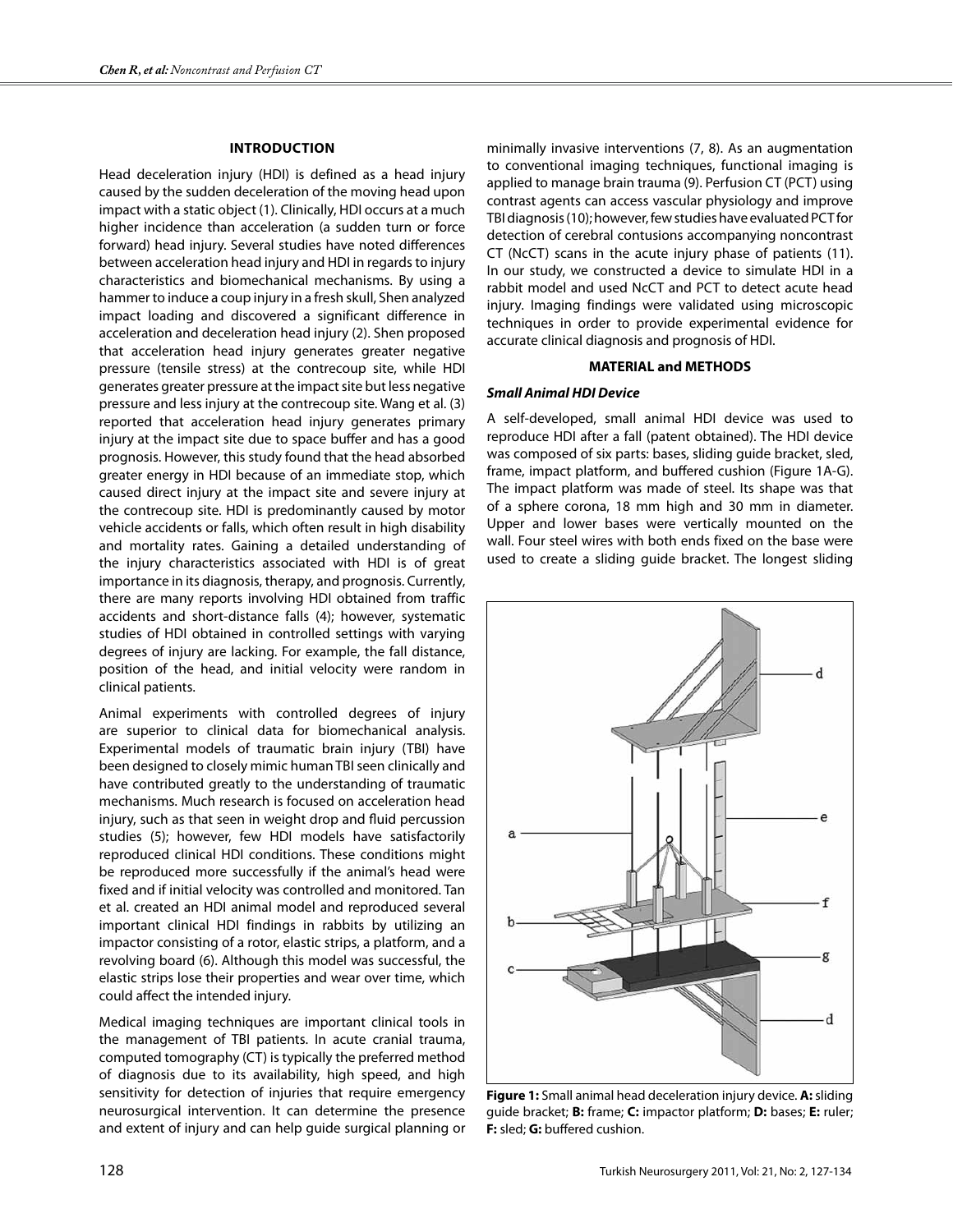distance of the sled was 7.0 m. Rolling bearings were installed surrounding the sled to support free perpendicular sliding. A buffered cushion was placed on the lower base, facing up, to retard the deceleration when the sled impacted the lower base. During the HDI process, the subject was fixed on the sled in the supine position and the head was held in place with polyester adhesive tape. A frame supported the subject's head with the impact site focused on the impactor platform; the sled was then elevated to the designated falling distance. After the drawing hook was released, the subject slid down with the sled and the subject's head impacted the impactor platform causing HDI.

## *Animal Protocol*

Ethical approval was obtained prior to the commencement of the study from the Council on Animal Care and the Animal Use Subcommittee at our institute. The ''Principles of Laboratory Animal Care'' were followed, and all efforts were made to minimize suffering and the number of animals used. In preliminary experiments, the initial injury heights were defined as 2.5 m (light injury level), 3.5 m (moderate injury level), and 7.0 m (severe injury level). Each group underwent impact at four different head sites including occipito-parietal, temporo-parietal, parietal, and frontal sites.

For the four head impact sites, the 7.0 m drop group experienced the most severe injuries and all subjects died, mostly of persistent apnea. The 3.5 m drop group presented a large amount and multiple types of lesions including skull fracture, subarachnoid hemorrhage, and cerebral contusions, and presented typical injury characteristics of HDI; the contrecoup injury in this group was more severe than the coup injury, with partial mortality. The 2.5 m drop group experienced the least severe head injuries with no visible injury in cerebral parenchyma and no mortality. As for head impact sites, within the same drop height group, the subjects with an impact site at the occipito-parietal region experienced the most severe injury and highest mortality rate; the subjects whose impact site was concentrated in the frontal region experienced moderate injury and had the highest survival rate. For PCT, the subjects needed to be alive and have normal respiration and heart rates in order for the contrast agent to reach the brain tissue. Based on preliminary data regarding the relationship between drop heights, rabbit head injury level, and survival rate, a frontal impact site was selected for this study and the selected drop height chosen was 3.5m.

The biomechanical data were obtained by digitally recording and calculating parameters of interest. Impact force was 800 N and impact speed was 8.0 m/s. The physiological responses of 24 experimental rabbits were monitored just after impact. 21 exhibited deep, fast breathing, 13 displayed pain reflex inhibition, 9 were found to have corediastasis, and 4 presented with urinary incontinence. Most of them recovered to a normal state 30 minutes after head injury. The survival rate of subjects was 100%; however, 4 rabbits presented with weak respiration and heart rates during the CT scans and were excluded from the study. Ultimately, a total of 20 healthy, adult rabbits (male, 11; female, 9; weight range, 2.0- 2.5 kg; mean weight,  $2.21 \pm 0.15$  kg) were included in the final analysis.

The subjects were fasted for four hours before the HDI experiment and anesthetized during the entire HDI experiment and subsequent CT scans. Anesthesia was induced by ear border venous injection of 3% pentobarbital sodium (30 mg/kg), followed by anesthesia maintenance with intratracheal intubation. NcCT and PCT scans were performed in all subjects 12 hours before injury and three to four hours after head injury. Catheters were inserted in a posterior limb vein for the injection of contrast agent. After the CT scans were performed, the subjects were euthanized and macroanatomy was investigated using whole aspect and coronal sections of the scalp, skull, and brain tissues. Brain tissue specimens, including those from the impact and contrecoup site, were fixed in 10% buffered formalin. 3 µm thick sections were stained with conventional hematoxylin and eosin (HE) and observed using light microscope (Olympusix70; Japan). Two investigators who were blinded to the imaging results independently performed analyses of pathoanatomical manifestations.

## *CT imaging protocol and data processing*

All imaging studies were performed with a multi-detector CT scanner (64-slice LightSpeed; GE Medical Systems, USA) using the following parameters: 100 kVp, 80 mA, 512x512 matrix sizes and 13-cm field of view. The subject was positioned on the animal fixation bed in the supine position for coronal head CT scans. NcCT was performed at 0.625-mm spiral scanning mode and 1.25-mm axial scanning mode. Multiplanar reconstruction and 3D-volume rendering was applied in order to observe the skull fracture.

The PCT imaging protocol consisted of a 40-second series with 40 gantry rotations performed at a rate of 0.5 second per rotation in cine mode during posterior limb vein infusion of a bolus of 5 ml iohexol (Omnipaque 350; Amersham Health, USA) at a rate of 0.5 ml/sec using a power injector. CT scan initiation was synchronized with contrast agent injection. PCT was acquired with serial, 40-mm-thick sections (2.5-mm slice thickness) from the anterior edge of the frontal cortex to the brain stem. PCT data were analyzed using PCT software (AW4.2; GE Medical Systems, USA). The internal carotid artery and superior sagittal sinus were selected as reference vessels, and the time-contrast enhancement curves registered in each pixel was created. Sixteen serial section false-color functional images were obtained, including cerebral blood flow maps (CBF), cerebral blood volume maps (CBV), and mean transit time maps (MTT). Regions of interest (ROI) were placed on the impact site and contrecoup site with two ROIs on each site. The size of each ROI was two to four pixels, avoiding large vessels or cerebrospinal fluid. NcCT and PCT images were independently analyzed by two neuroradiologists. Discrepancies between the neuroradiologists interpretations were jointly reviewed before a final agreement was reached.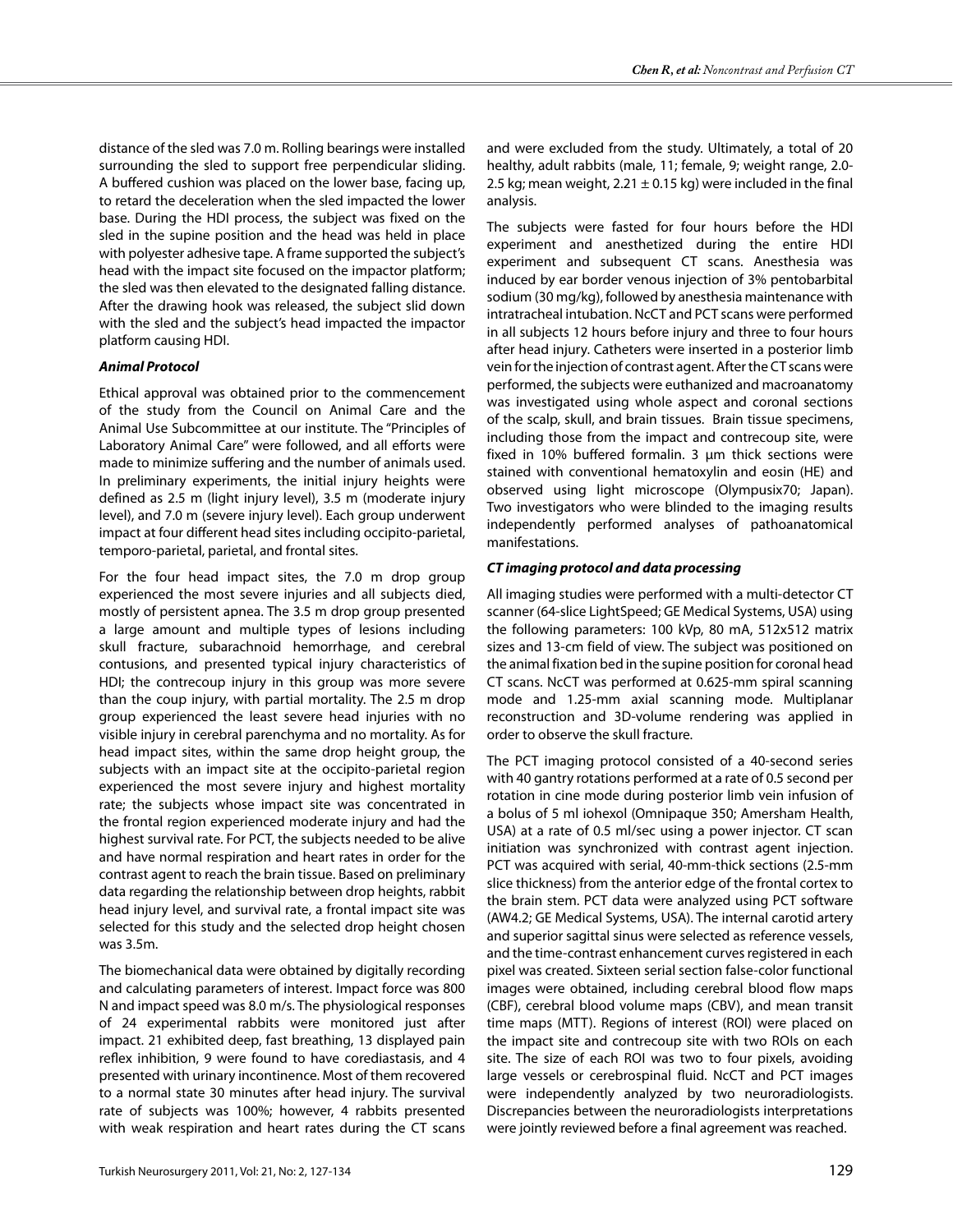## *Statistical analysis*

Statistical analysis was performed using SPSS software (SPSS 13.0, USA). CBF, CBV, and MTT values have been presented as mean  $\pm$  SD. Comparisons between the values of the different PCT parameters for the various ROI were analyzed using a paired-samples T test. A difference with p < 0.05 was considered significant.

## **RESULTS**

#### *Pathological Findings*

Reproducible, primary HDI induced macroanatomy pathology including scalp contusions, skull fractures, subdural hematomas, subarachnoid hemorrhages and cerebral contusions. Macroscopic analysis revealed the following injury characteristics of HDI after a fall (Table I):



**Figure 2:** Findings from a rabbit weighing 2.3 kg after fall from 3.5 m with left frontal region as the impact site. **A)** Post-trauma coronal NcCT scan with cerebral parenchyma window depicts a small hemorrhagic focus in the left frontal lobe with pneumocephalus. **B)** Post-trauma coronal NcCT scan with skull window shows left frontal basal linear fracture. **C, D, E)** Coronal perfusion images of pretrauma. **c:** CBF; **d:** CBV; **e:** MTT. Normal frontal lobe PCT shows homogeneous effects on brain tissue with symmetric perfusion. **F, G, H)** Coronal perfusion images of post-trauma. **f:** CBF, **g:** CBV; **h:** MTT. The PCT scan, however, shows a more extensive brain perfusion abnormality in the left frontal lobe than the hyperdense area on the NcCT. This area is characterized by low CBF, low CBV, and high MTT values. **I, J)** The gross pathological manifestation of the rabbit brain following injury. **i:** Superior surface; **j:** inferior surface. The coup injury is observed at left frontal lobe (impact site); contrecoup injury is found at ipsilateral basifrontal and bilateral frontal poles (contrecoup site, marked by black arrow), with the contrecoup injury being more severe than the coup injury. **K)** Representative photomicrograph of cerebral contusions at the bottom of frontal lobe. H&E staining. Magnification 100x. Local brain tissue breakage, cerebral parenchymal hemorrhage, mild hyperemia and brain edema are shown.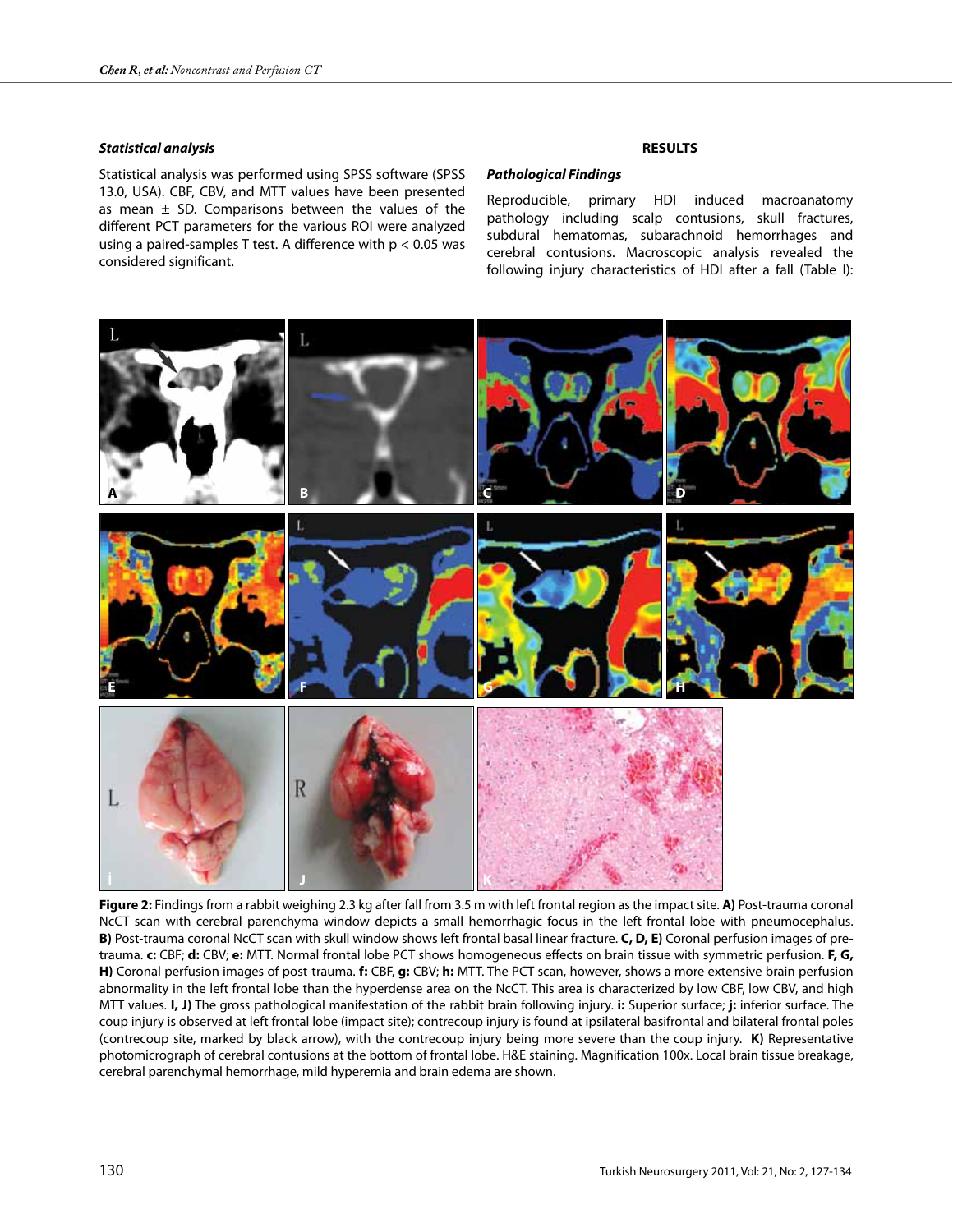| <b>Modality</b> | <b>Scalp</b><br>contusion | <b>Skull fracture</b> |              | Subdural<br>hematoma | Subarachnoid<br>hemorrhage | <b>Cerebral</b><br>hyperemia | <b>Cerebral</b><br>contusions |                   |
|-----------------|---------------------------|-----------------------|--------------|----------------------|----------------------------|------------------------------|-------------------------------|-------------------|
|                 |                           | <b>Cranial</b>        | <b>Basal</b> |                      |                            |                              | Coup                          | <b>Contrecoup</b> |
| Pathology       | 18                        | 9                     | 12           | 4                    | 15                         | 6                            | 8                             | 14                |
| <b>NcCT</b>     | 14                        | 9                     | 12           |                      | 9                          | $\mathbf 0$                  |                               | 10                |
| <b>PCT</b>      | 0                         | 0                     | 0            | 0                    | $\mathbf{0}$               | 0                            | 8                             | 14                |

**Table I:** Twenty Rabbit Cerebral Injuries as Revealed by Pathology and CT (Presented as Number of Subjects)

# **Table II:** CBF, CBV and MTT Values from PCT of 20 Rabbits

| <b>Parameter</b>        | Pre-trauma       | Cerebral hyperemia <sup>a</sup> | Contusion <sup>b</sup> |
|-------------------------|------------------|---------------------------------|------------------------|
| CBF (ml /100 g per min) | $56.62 \pm 7.78$ | 47.27±12.40                     | $6.59 \pm 1.64$        |
| CBV (ml /100 g)         | $2.81 \pm 0.56$  | $2.59 \pm 0.70$                 | $0.74 \pm 0.21$        |
| MTT(s)                  | $3.26 \pm 0.68$  | $3.54 \pm 0.98$                 | $10.92 \pm 2.99$       |

*Paired-samples t test: Pre-trauma controls vs. cerebral hyperemia and contusion at the same location, for parameters CBF, CBV and MTT.*  $^{\circ}$ *p > 0.05;*  $^{\circ}$ *p < 0.001.* 



**Figure 3:** Findings from a rabbit weighing 2.1 kg after fall from 3.5 m with left frontal region impact site. **A)** Post-trauma NcCT scan with cerebral parenchyma window shows scalp contusion in left frontal region; no abnormal density is observed in the bilateral frontal lobe. **B)** Post-trauma NcCT scan with skull window shows left frontal basal fracture. **C, D, E)** Coronal perfusion images of post-trauma coronal PCT. **c:** CBF; **d:** CBV; **e:** MTT. PCT shows an acute brain perfusion abnormality at the bottom of the left frontal lobe (contrecoup site) that revealed a normal area on NcCT. In the contused areas, the CBF and CBV values are decreased while the MTT values are increased.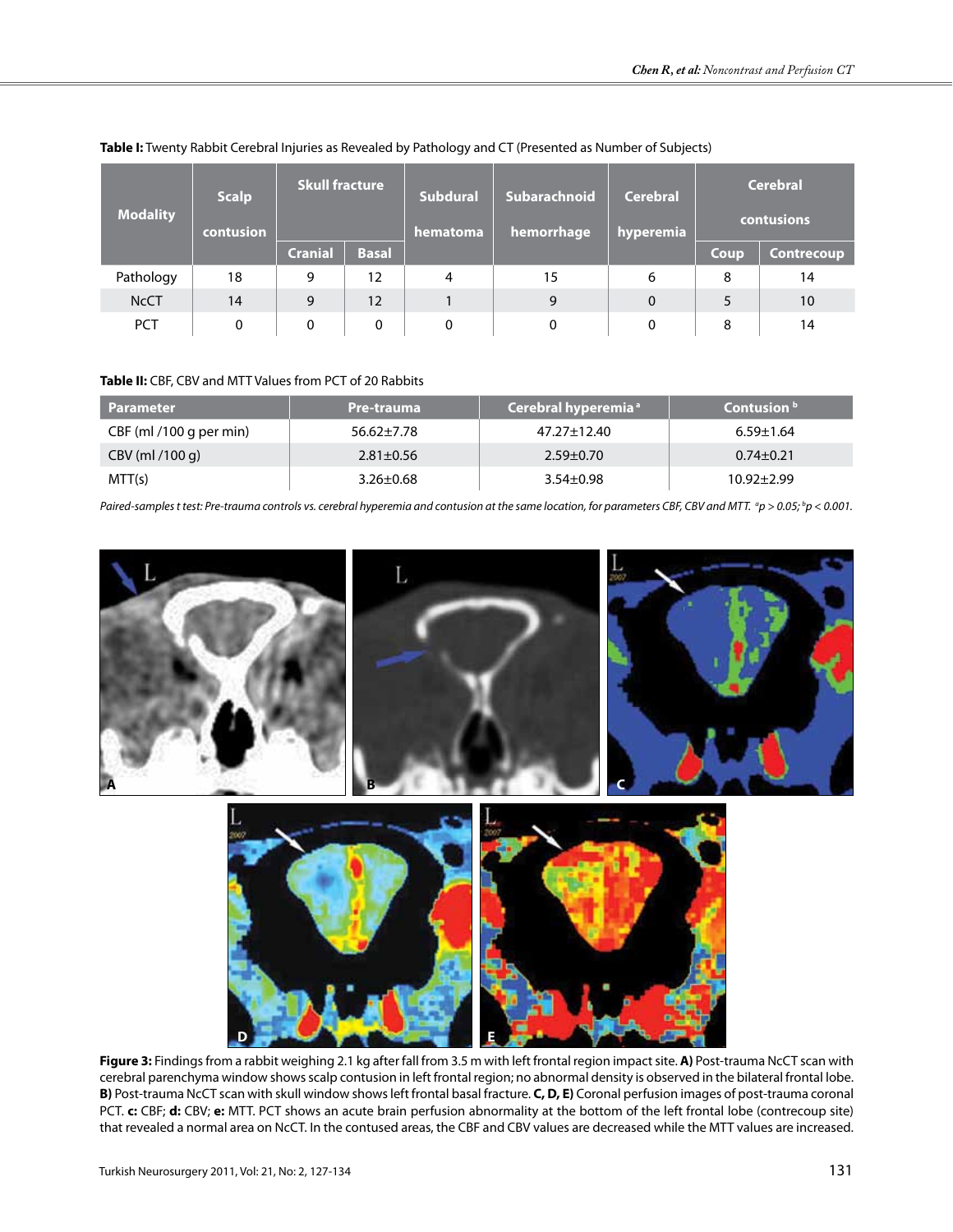scalp contusion and cranial fracture (mainly depressed and comminuted fracture) at the impact site and a basal fracture in the anterior fossa (mainly linear and comminuted fracture). When the impact site was on one side (as seen in nine rabbits), ipsilateral basal fractures appeared. When the impact site was in the middle (as seen in three rabbits), bilateral basal fractures appeared. A subdural hematoma was observed predominantly at the inferior surfaces of the temporal and frontal sites (contrecoup site). Subarachnoid hemorrhages were mainly found around the brainstem, the ventral aspect of the brain, and spread thinly over the contused areas. As for the cerebral parenchyma, two animals appeared normal; four appeared hyperemic in the bottom of the frontal lobes or in the bottom of the frontal and temporal lobes, and 14 presented cerebral contusions. Among the 14 cerebral contusions subjects, eight cerebral contusions occurred beneath the impact site of the frontal lobes (coup injury), and 14 cerebral contusions were observed at the inferior surfaces of temporal lobes and bilateral frontal poles (contrecoup injury). Overall, the contrecoup injuries were greater than the coup injuries. In coronal sections, cerebral contusions were found at the cortical and subcortical regions of brain.

Microscopic examination revealed hemorrhagic cerebral contusions in 14 subjects and cerebral parenchyma hyperemia in six subjects, including two rabbits that had been otherwise normal by macroscopic examination. In eight rabbits, in which coup injury occurred at the frontal lobes, HE staining revealed slight brain tissue breakage (five rabbits), cerebral parenchymal hemorrhage (eight rabbits), neuronal and astrocytic swelling (eight rabbits), perivascular space enlargement (six rabbits), meningeal hyperemia (eight rabbits), and mild brain edema (six rabbits). 14 rabbits exhibited cerebral contrecoup injury, which occurred at the inferior surfaces of temporal lobes and bilateral frontal poles; pathological findings were observed in all of these. In addition, brain tissue breakage and cerebral parenchymal hemorrhage were more prevalent and severe than in the frontal lobes, and the rupture of small vessels was also seen. No axonal injury was observed in areas where cerebral contusion occurred. In cerebral hyperemia areas, several congested capillaries were seen and no focal lesions or contusions were observed.

# *NcCT Images*

The head injuries diagnosed using NcCT are listed in Table I. NcCT revealed all of the calvarial fractures (9/9) and basal skull fractures (12/12), most of the acute scalp contusions (14/18), subarachnoid hemorrhages (9/15), and cerebral contusions (5/8), when compared to pathological findings. Acute cerebral contusion appeared as a hyperdense lesion in NcCT, which corresponded to pathoanatomical bleeding; hypodense regions in NcCT corresponded to pathoanatomical brain tissue breakage and edema. NcCT scans revealed HDI characteristics that matched the macroscopic observations (Figure 2A-K). However, mild scalp contusions, minor hemorrhages, mild cerebral contusions, and cerebral parenchyma hyperemia were negative on NcCT.

# *PCT Measurements*

Pre-trauma CBF, CBV, and MTT maps were homogeneous on brain tissue with symmetric perfusion in the bilateral cerebral hemisphere. CBF, CBV, and MTT values from the 20 rabbits with head PCT are summarized in Table II. PCT was successful as a diagnostic tool, as it revealed all of the acute cerebral contusions that occurred at the frontal lobes, the inferior surfaces of temporal lobes, and bilateral frontal poles (coup injury and contrecoup injury). All of these injuries were confirmed by our pathological findings. In coronal perfusion images of pre-trauma, all of the acute cerebral contusion-lesions were localized brain hypoperfusion and were characterized by decreased CBF and CBV values and increased MTT values compared with the values in pretrauma control areas (t= 49.535, 25.692, 17.183, respectively;  $p < 0.001$ ). All of the 14 cerebral contusion-lesions were shown to have the clearest border in CBV maps, which were larger than NcCT hyperdense regions (Figure 3A-E). However, scalp contusions, skull fractures, subdural hematoma, subarachnoid hemorrhage, and pure cerebral parenchyma hyperemia were not detectable in the PCT images. As verified by pathoanatomical observations, contused areas in PCT included pathoanatomical brain tissue breakage, bleeding, hyperemia, and edema regions; the combination of NcCT and PCT findings can more satisfactorily portray HDI pathological injury characteristics.

# **DISCUSSION**

In this study, a small animal HDI device was developed to mimic short-distance falls, which are an important type of TBI seen clinically. The development of this experimental animal model was a key component primarily because it accurately reproduced clinical brain injuries. Live animal models preserve much of the complexity associated with human TBI while allowing for manipulation of parameters that are not possible in human studies. Such in vivo animal models allow for manipulation of cellular components and real-time measurement of acute responses (5). Current animal models of TBI can be broadly classified as follows: the impact acceleration model, the inertial (nonimpact) acceleration model, and the direct brain deformation model (12). Unfortunately, the characteristics and mechanisms of HDI are not well understood due to a lack of experimental studies. Using the small animal HDI device developed in this study, we were successful in reproducing and studying primary head traumas that had the typical features of HDI from falls. We found that contrecoup injury was more prevalent and severe than the coup injury (in agreement with (13)). Using our device, the subject was accelerated by free fall until the head impacted the impactor platform causing HDI. We approximated that the injury mechanism and injury characteristics in this animal model were similar to that seen clinically. Furthermore, the trauma revealed in this paper is consistent with that previously reported by Yanagida et al. (14).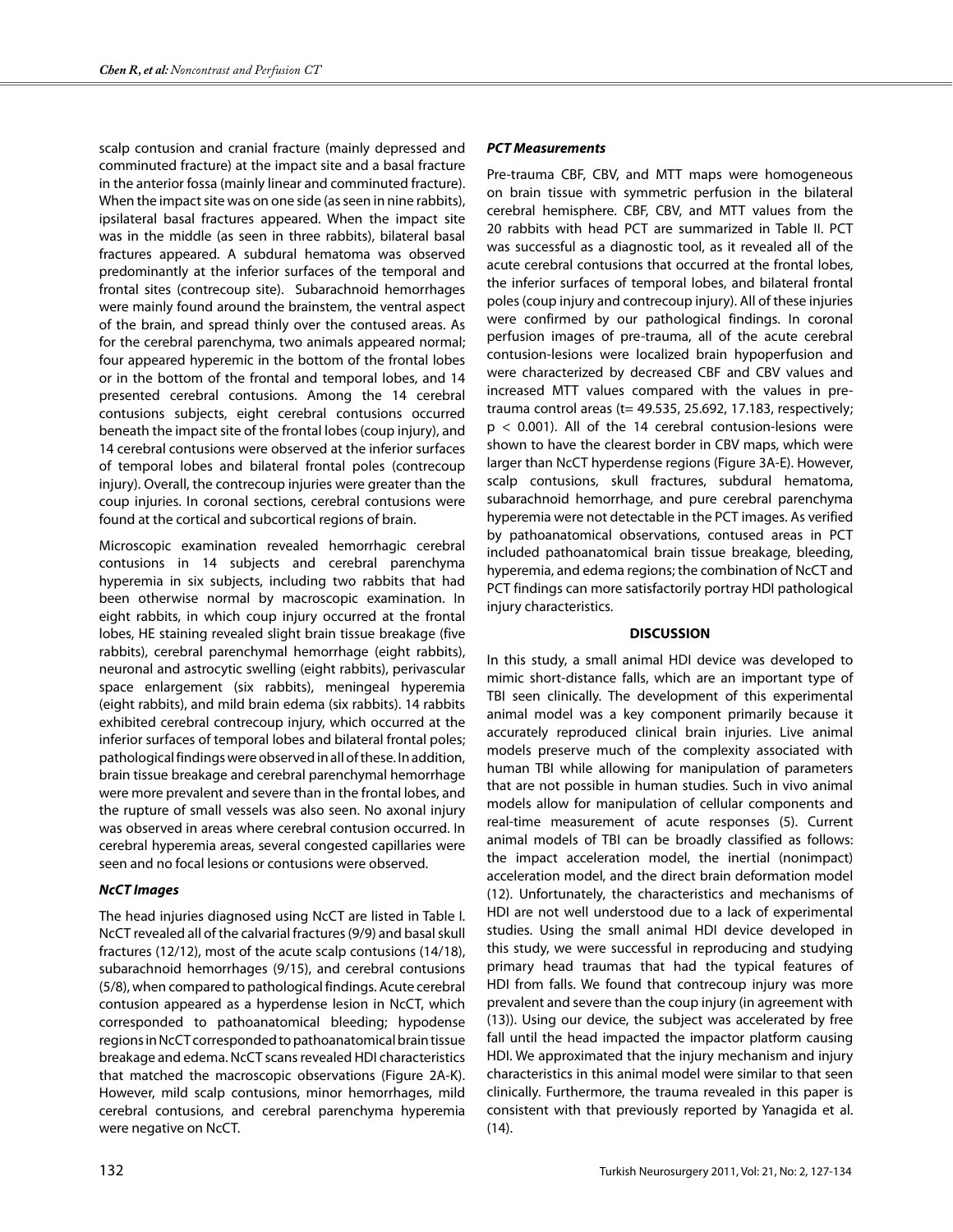NcCT and PCT were used to detect the characteristics of HDI from falls in the study presented herein. CT and magnetic resonance imaging (MRI) are the most frequently used imaging techniques to evaluate TBI features. Conventional MRI is more sensitive than a CT scan in detecting diffuse axonal injury and non-hemorrhagic contusions. Perfusion MRI is sensitive to microscopic tissue-level changes in cerebral blood volume (9). In the subacute phase of head injury, low cerebral blood volume in regions of focal pathology has been found in patients with contusions and edema is visible by conventional MRI (15). Limitations of the perfusion MRI technique, such as difficult quantification and limited application in the emergency setting, prevent it from being a widely adopted technique. CT scans of the head (which is available 24-hours a day in most hospitals, as well as providing the benefit of shorter imaging time) are the primary imaging technique for evaluating acute brain injury and are superior in evaluating bones and detecting acute subarachnoid or acute parenchymal hemorrhage (7, 8). More recently, the advent of fast multidetector CT systems and the availability of commercial software for perfusion analysis have promoted the use of CT for functional brain imaging. PCT has been found to be useful for noninvasive evaluation of brain tissue microcirculation and is mainly used in the evaluation of cerebral ischemia stroke and infarction; however, few studies have focused on the application of PCT in patients with acute TBI (16, 17). Some studies have shown that PCT is more sensitive than conventional NcCT in the detection of cerebral contusions, and would provide independent prognostic information regarding functional outcome (18, 19).

Our results showed that NcCT revealed all of the calvarial fractures and basal skull fractures, most of the acute scalp contusions, subarachnoid hemorrhages and cerebral contusions when compared to pathological findings; however, mild scalp contusions, minor hemorrhages, mild cerebral contusions and cerebral parenchyma hyperemia were negative on NcCT. PCT revealed all of the acute cerebral coup and contrecoup contusions. In contused areas, the CBF and CBV values decreased and MTT values increased compared with the values in pre-trauma control areas. However, the pure cerebral parenchyma hyperemic areas lacked evident changes in CBF, CBV, and MTT images. It is possible that contusion is a key factor in the development of blood brain barrier permeability, after which a contrast agent can readily reach the brain tissue and produce changes in PCT images. Compared to NcCT, PCT was more sensitive in the detection of acute cerebral coup and contrecoup contusions that had been identified in pathological findings and revealed contused areas that were larger than NcCT hyperdense regions. These imaging findings from rabbits show that PCT could be an effective approach for detection of acute cerebral contusions. However, scalp contusions, skull fractures, subdural hematoma, subarachnoid hemorrhage, and pure cerebral parenchyma hyperemias were not easily detected due to a lack of evident perfusion changes in PCT images. Therefore, TBI is unable to be accurately diagnosed by PCT imaging alone. By combining NcCT and PCT scans, HDI characteristics can be more satisfactorily assessed, which can provide experimental evidence for accurate clinical diagnosis and prognosis of HDI. The positive correlation between pathology and CT imaging of HDI can provide definite pathological evidence for CT diagnosis. CT findings such as scalp contusions, skull fractures, coup, and contrecoup lesions may provide important information for future in vivo HDI studies. In patients with mild-to-moderate head injury, conventional NcCT scans have limited usefulness in detecting structural and functional abnormalities, which may lag behind actual intracranial injury and underestimate brain injury (9). The changes in blood brain barrier and microcirculation are the earliest and most sensitive features presented after brain injury, which may be better delineated by PCT. For clinical, mild-to-moderate head injury in the acute phase of patients, a combined NcCT and PCT scan can be use to improve the accuracy of trauma injury diagnosis and provide more comprehensive information for HDI treatment and prognosis when NcCT findings and neurological symptoms are contradictory.

A limitation of this study is that only living subjects with normal respiration levels and heart rates underwent posttrauma PCT scans (i.e. only the frontal impact site of 3.5 m drop height was selected for this study). In future studies, the fall height and impact site will be adjusted for more accurate imaging evaluation. The subjects in this study were chosen so that they had similar body weights. This was done to remove the effect of variations in body weight. The relationship between biomechanical parameters and injury features has not yet been investigated in detail. Future studies may investigate speed changes of the rabbits head during impact using high speed video systems; force and pressure sensors may be placed inside and outside the rabbit's head to record loading during immediate impact, evaluate the pressure distribution, and calculate pressure wave propagation. These studies, when compared with CT findings, should help reveal HDI biomechanical mechanisms (20).

#### **REFERENCES**

- 1. Gaetz M: The neurophysiology of brain injury. Clin Neurophysiol 115:4-18, 2004
- 2. Shen Y: Analysis of dynamic stress for human skull-brain under impact loading with acceleration and deceleration. J Biomed Eng 17:262-265, 2000
- 3. Wang SS, Jing JJ: Biomechanical mechanism of craniocerebral impact injuries. Journal of Fuzhou Central Hospital 9:205-207, 2002
- 4. Yagmur Y, Guloglu C, Aldemir M, Orak M: Falls from flat-roofed houses: A surgical experience of 1643 patients. Injury 35:425-428, 2004
- 5. LaPlaca MC, Simon CM, Prado GR, Cullen DK: CNS injury biomechanics and experimental models. Prog Brain Res 161: 13-26, 2007
- 6. Tan YF, Cao MH, Liu YS: A new model of decelerating head injury in rabbits. Chin J Traumatol 17:212-215, 2001